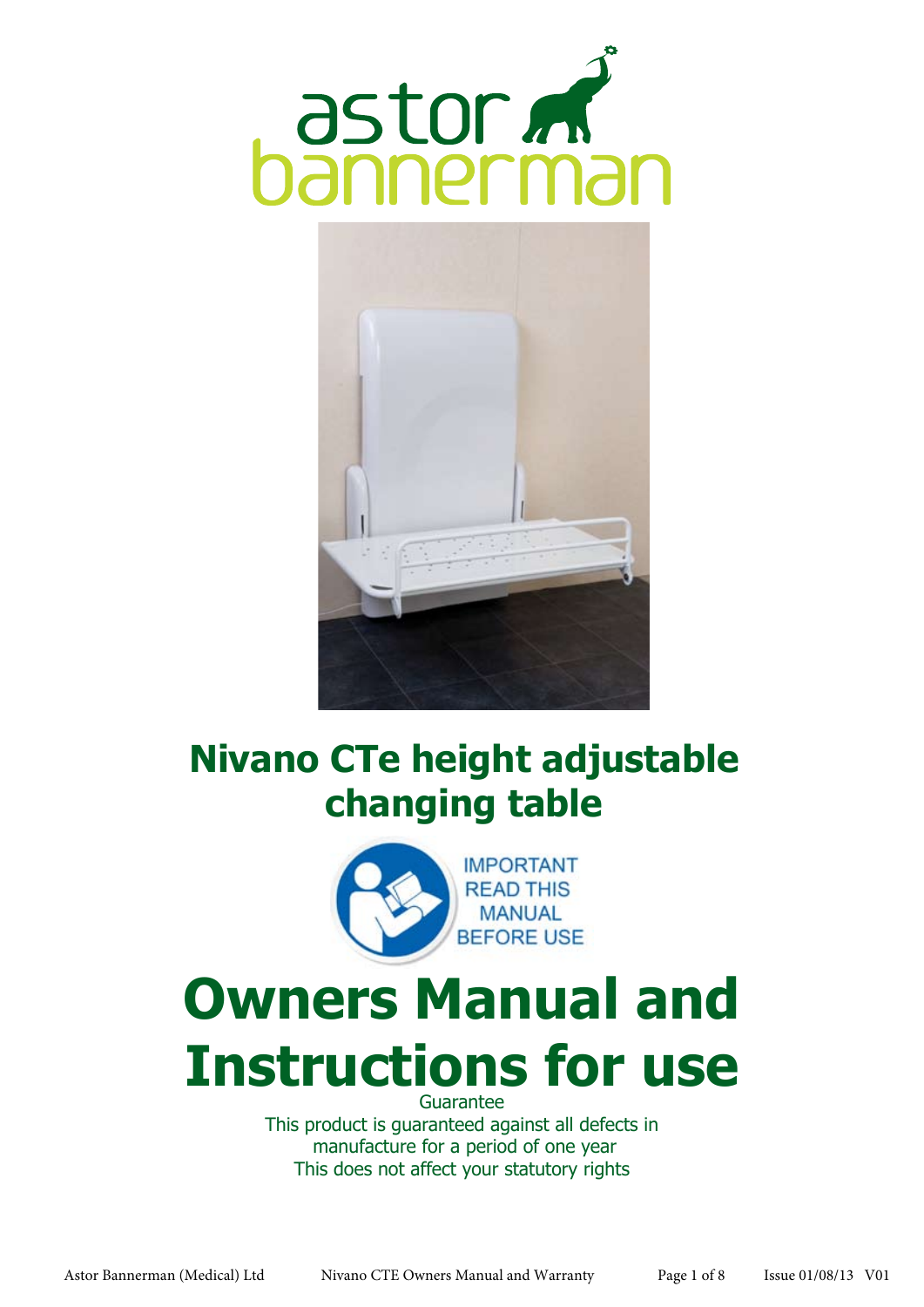### **Operating instructions Nivano height adjustable changing table**

#### **Product description.**

The Nivano CTe is powered by a 230 Volt Mains supply internaly reduced to 24Vdc And is provided with a backup battery.

The changing table is intended for showering and changing children and adults, weighing up 200 KG, the changing table must not be used for any other purpose.

#### **Carry out the following checks daily; before using the changing table.**

Check the mains supply is connected and turned on..

Check there are no obstructions or items that may be trapped when the changing table is operated. Check the changing table will raise and lower properly using the handset.

Check the function of the bed retaining catch.

#### **Instructions for use.**

Before use check that the changing table will lift and lower using the handset. (FIG 1)

#### **Adjusting the height of your changing table**

The changing table is operated with a two-button handset. Pressing one of the buttons will either raise or lower the changing table as required.

Position the table at a convenient height to transfer the client.

#### **Using the platform**

To release the changing platform push down the green (Fig 2) latch on the right hand side of the platform. Once the latch is released, rotate the platform forward into a horizontal position. To stow the platform simply rotate the bed upwards until the bed is parallel with the cover, the latch will engage and will stop the bed from falling forward.

#### **Caution**

The heavy use of oil based products may adversely affect the white stretcher material. Oils and other petrochemical products should be avoided and any residue removed immediately.

These products include : Baby oil and emollient creams,

#### **If the system fails to raise or lower.**

Check the mains supply is connected and turned on..



**Fig 2**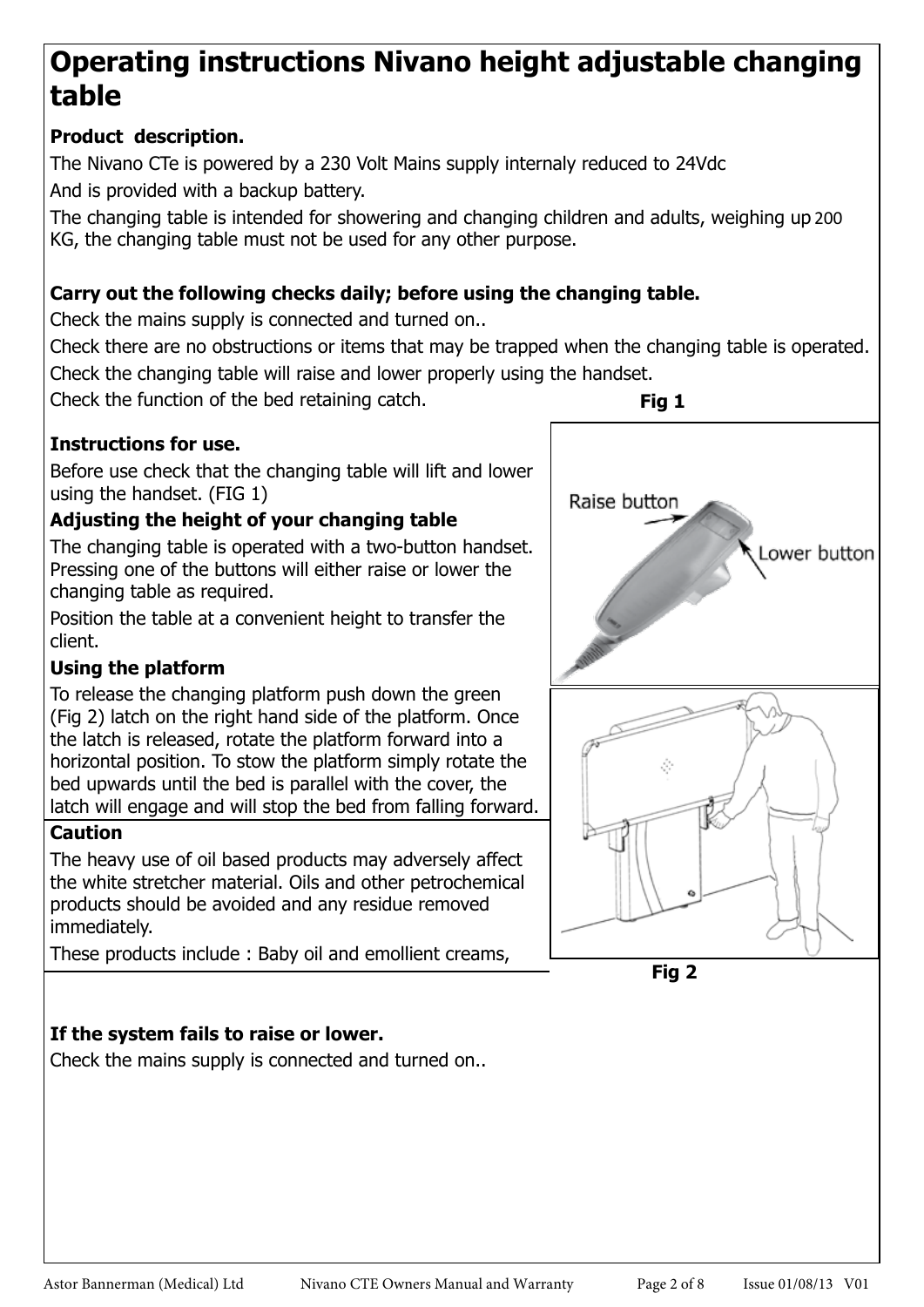#### **Using the HT Vinyl bed with backrest.**

Before transfering the patient to the bed preset the backrest to the desired position by lifting the back rest to the desired height and locating the support into the retaining rack, ensure the bar is secure and will not slip when the patient leans against the backrest.

If adjustments are required the patient should sit forward and not lean on the backrest as it is adjusted.



#### **Operation of the padded bed backrest**

Before transfering the patient to the bed preset the backrest to the desired position by turning the operating handle and raising the backrest against the pressure of your hand. Samll adjustments may be made with the patient in position, always ensure the patient is sufficiently supported before

making any adjustments.

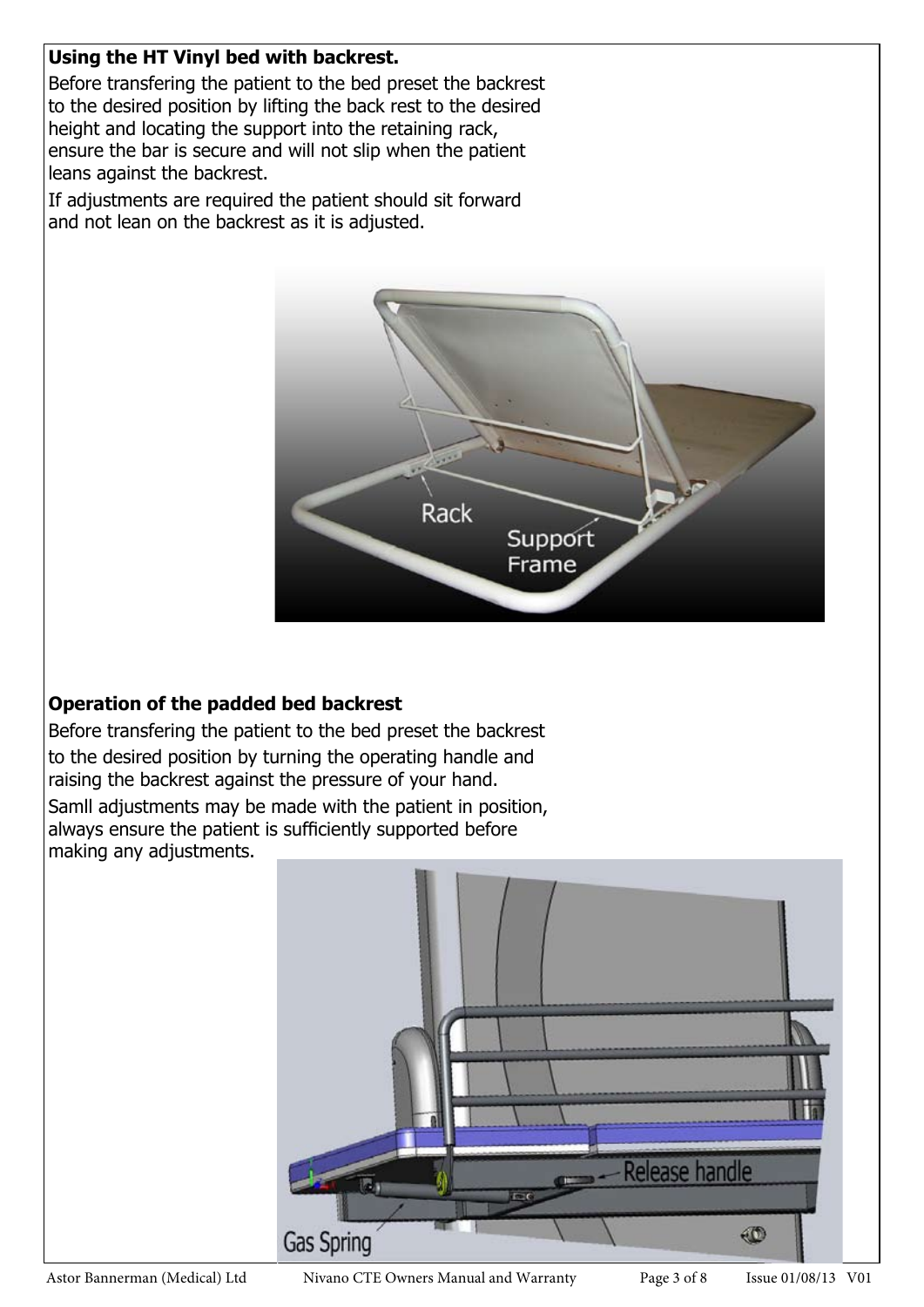

#### **Operating the guard (where fitted)**

**Folding the guard** 

Lift the guard upwards



 Then rotate it towards you and then fold under the bed.



It will then lock under the bed.

To replace the guard

lift it slightly towards you, it will then release, rotate upright and drop into position